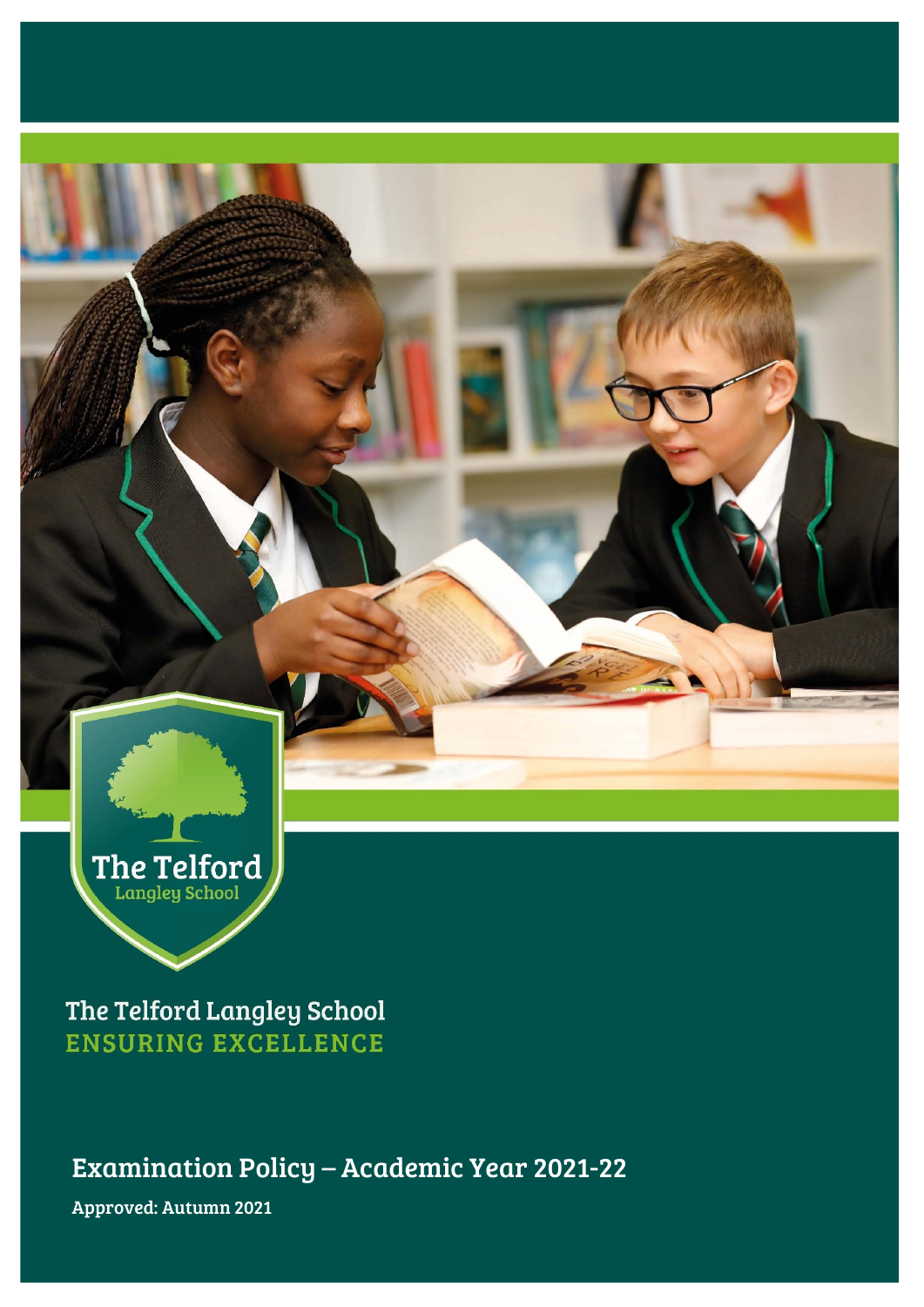# **Examination Policy**

| <b>Policy Name:</b>                   | <b>Examination Policy</b>          |  |
|---------------------------------------|------------------------------------|--|
| <b>Policy Owner:</b>                  | Mr Paul Hewitt, Deputy Headteacher |  |
| <b>Last Reviewed:</b>                 | Autumn 2021                        |  |
| <b>Policy Approved \ Ratified by:</b> | <b>School Standards Committee</b>  |  |
| <b>Term Policy Approved:</b>          | Autumn 2021                        |  |
| <b>Next Review Due:</b>               | Autumn 2022                        |  |
| <b>Document Version:</b>              | 5.0                                |  |

## **Contents**

| 14. Non-Examination Assessment / Coursework and Appeals against Internal Assessments |  |
|--------------------------------------------------------------------------------------|--|
|                                                                                      |  |
| 16. Results, Review of Results (ROR's) and Access to Scripts (ATS) 13                |  |
|                                                                                      |  |
|                                                                                      |  |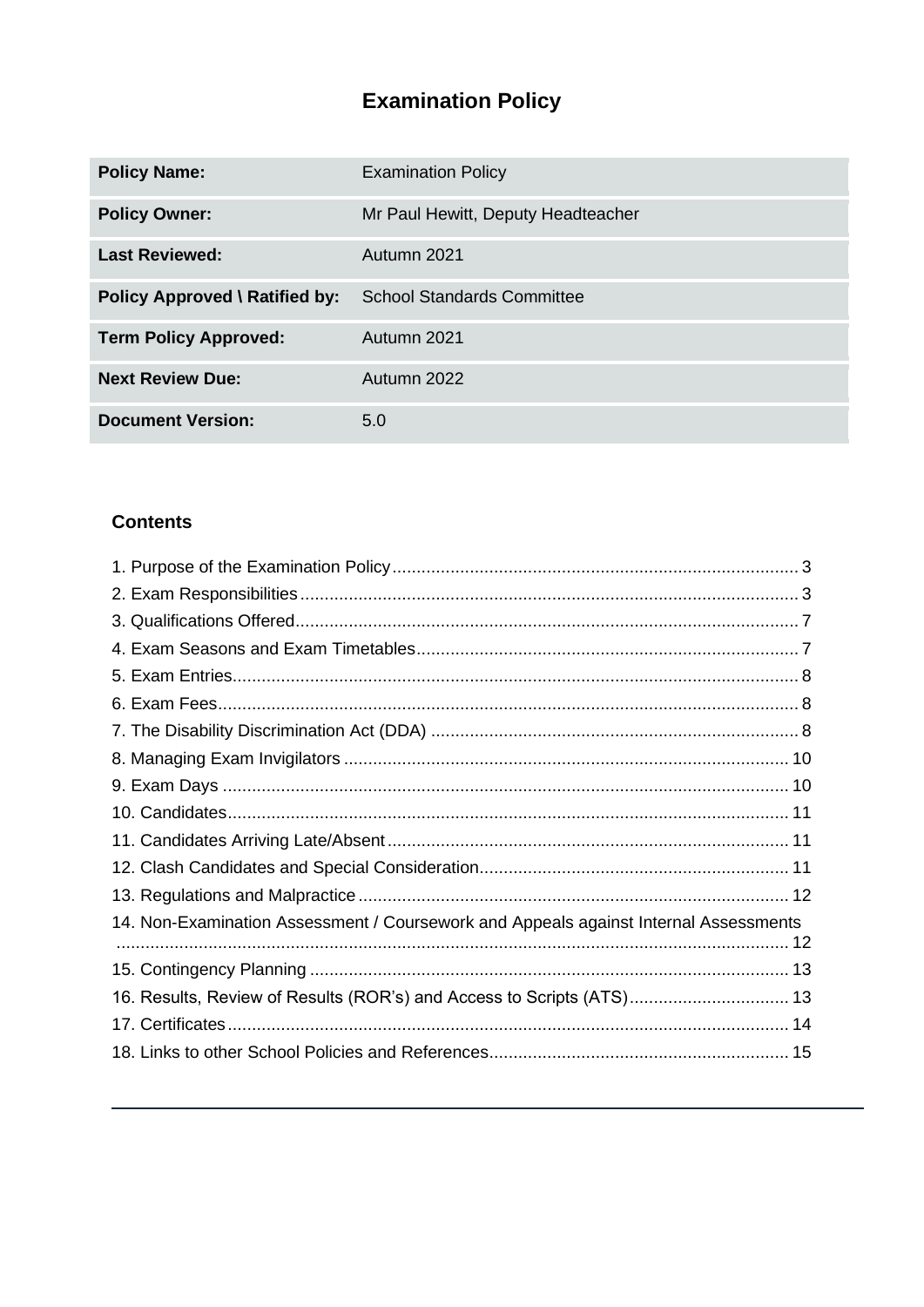# <span id="page-2-0"></span>**1. Purpose of the Examination Policy**

The purpose of this examination policy is to ensure that:

- the planning, administration and management of exam and controlled assessment processes are conducted efficiently and in the best interest of candidates;
- all exams and external assessment processes are conducted in line with national and awarding body regulations;
- there is an effective exam system in operation with clear quidelines for all relevant staff.

It is the responsibility of everyone involved in the school's exam processes to read, understand and implement this policy.

This exam policy will be reviewed annually by the Deputy Head of Student Progress and the Lead Exam, Data and Reporting Officer.

# <span id="page-2-1"></span>**2. Exam Responsibilities**

## **Head of Centre**

The Head of Centre is the individual who is accountable to the awarding bodies for ensuring that the centre is always compliant with the published JCQ regulations and awarding body requirements to ensure the security and integrity of the examinations/assessments.

#### **is responsible for:**

- the overall responsibility for the school as an exam centre;
- ensuring all suspicions or actual incidents of malpractice are reported as per the JCQ document *Suspected malpractice in examinations and assessments*.
- ensures the centre has appropriate accommodation to support the size of the cohorts being taught including appropriate accommodation for candidates requiring access arrangements for exams and assessments
- understands the contents, refers to and directs relevant centre staff to annually updated JCQ publications including:
	- o [General Regulations for Approved Centres](http://www.jcq.org.uk/exams-office/general-regulations) (GR)
	- o [Instructions for Conducting Examinations](http://www.jcq.org.uk/exams-office/ice---instructions-for-conducting-examinations) (ICE)
	- o [Access Arrangements and Reasonable Adjustments](http://www.jcq.org.uk/exams-office/access-arrangements-and-special-consideration/regulations-and-guidance) (AA)
	- o Suspected Malpractice [Policies and Procedures](http://www.jcq.org.uk/exams-office/malpractice) (SM)
	- o [Instructions for conducting non-examination assessments](http://www.jcq.org.uk/exams-office/non-examination-assessments) (NEA) (and the instructions for conducting coursework)
	- o [A guide to the special consideration process](http://www.jcq.org.uk/exams-office/access-arrangements-and-special-consideration/regulations-and-guidance) (SC)

### **Deputy Head of Student Progress is responsible for:**

- organising teaching and learning;
- the external validation of courses followed at Key Stage 4;
- advising on appeals and re-mark requests;
- arranging contingency planning for exam administration:
- overseeing the investigation of suspected cases of malpractice;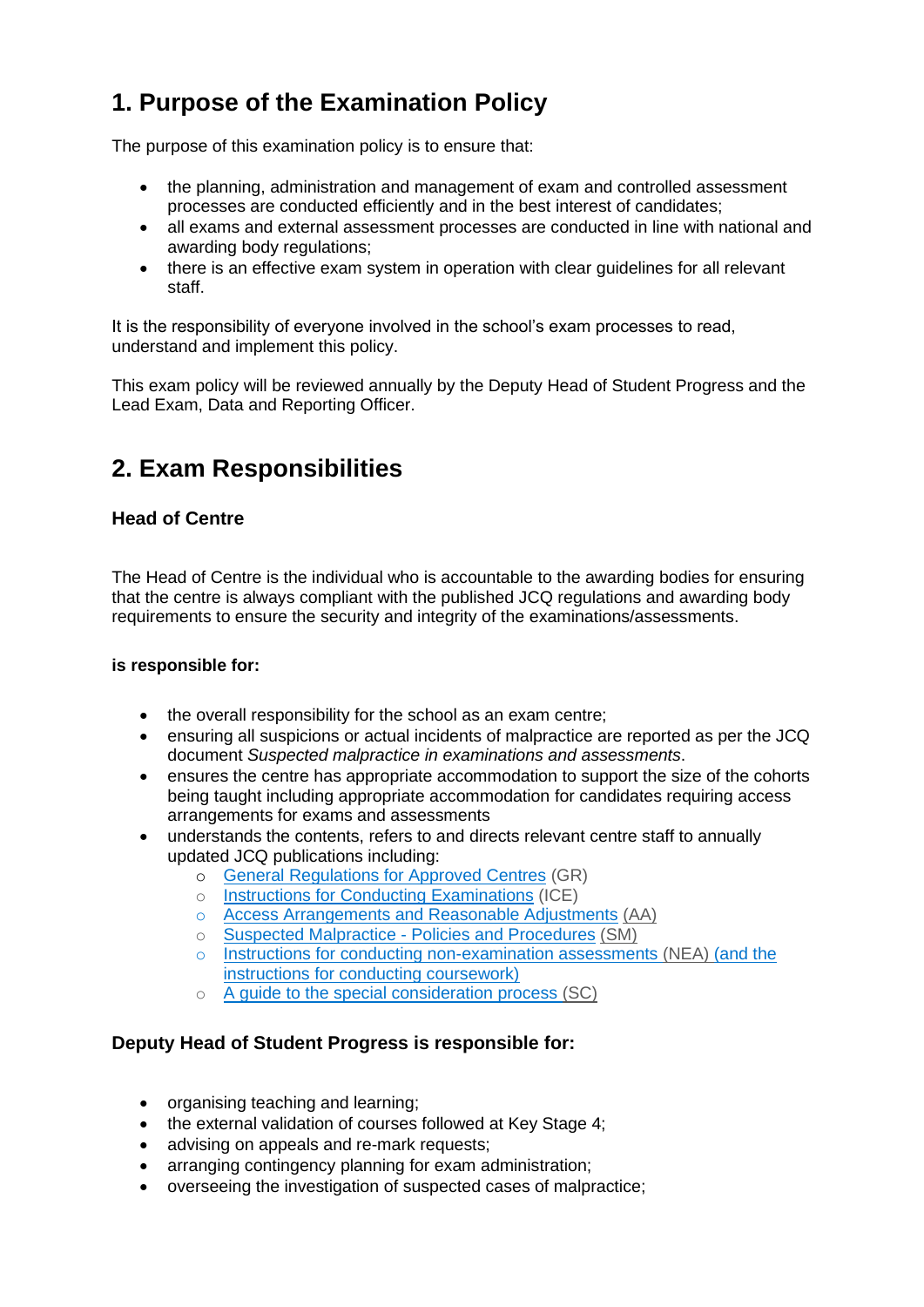- overseeing the tracking and intervention strategies used to monitor candidate performance;
- monitoring Progress 8 and Attainment 8 for candidates at Key Stage 4.

### **Lead Exam, Data and Reporting Officer**

The examinations officer is the person appointed by the head of centre to act on behalf of, and be the main point of contact for, the centre in matters relating to the general administration of awarding body examinations and assessments.

#### **is responsible for:**

- understands the contents of annually updated JCQ publications including:
	- o [General Regulations for Approved Centres](http://www.jcq.org.uk/exams-office/general-regulations)
	- o [Instructions for Conducting Examinations](http://www.jcq.org.uk/exams-office/ice---instructions-for-conducting-examinations)
	- o Suspected Malpractice [Policies and Procedures](http://www.jcq.org.uk/exams-office/malpractice)
	- o [Post-results services](http://www.jcq.org.uk/exams-office/post-results-services) (PRS)
	- o [A guide to the special consideration process](https://www.jcq.org.uk/exams-office/access-arrangements-and-special-consideration/regulations-and-guidance/)
- the management and administration of public and internal exams and the analysis of exam results;
- advising the Strategic Leadership Team, Directors / Heads of Department, teachers, parents / carers, candidates and all other relevant parties on annual exam timetables and the application procedures as set by the various awarding bodies;
- overseeing the production and distribution to staff, parents / carers and candidates of an annual calendar for all exams in which candidates will be involved and communicating regularly with staff concerning imminent deadlines and events;
- ensuring that candidates and their parents / carers are informed of and understand those aspects of the exam timetable that will affect them;
- consulting with teaching staff to ensure that necessary controlled assessment work is completed on time and in accordance with JCQ guidelines;
- collating and providing detailed data on estimated entries;
- receiving, checking and storing securely all exam papers and completed scripts;
- administering emergency access arrangements and making applications for special consideration in line with the regulations in the JCQ publication *A guide to the Special Consideration Process;*
- identifying and managing exam timetable clashes;
- accounting for income and expenditure relating to all exam costs / charges:
- line managing the exam invigilators and organising the recruitment, training and monitoring of a team of exam invigilators responsible for the conduct of exams;
- submitting candidates' coursework / controlled assessment marks, tracking despatch and in conjunction with departments storing returned controlled assessment work and any other material required by the appropriate awarding bodies correctly and on schedule;
- arranging for the dissemination of exam results and certificates to candidates and forwarding, in consultation with the Deputy Head of Student Progress any appeals / re-mark requests;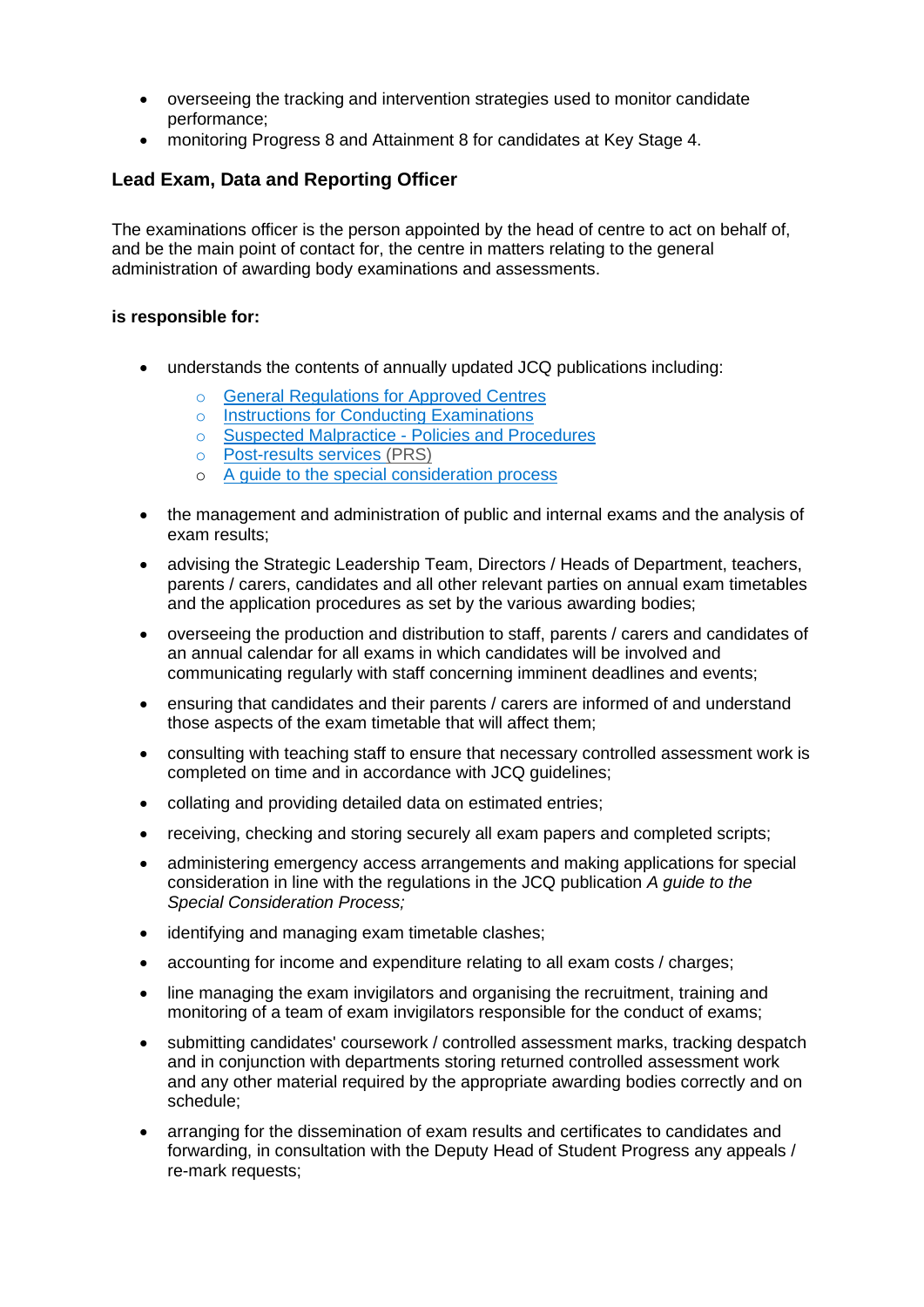- maintaining systems and processes to support the timely entry of candidates for their exams;
- contingency planning for exams administration in consultation with the Deputy Head of Student Progress;
- contacting absent candidates on exam days;
- assisting with the investigation of any suspected cases of malpractice.
- observe the conducting of one to one exam, by entering the room at regular intervals in order ensure all relevant rules are being adhered to (practical assistant/reader and/or scribe in maintaining the integrity of the exam)
- works with the SENCo and Assistant SENCo to ensure invigilators supervising access arrangement candidates and those acting as a facilitator supporting access arrangement candidates fully understand the respective role and what is and what is not permissible in the exam room.
- supports the head of centre in ensuring that awarding bodies are informed (where required) of any conflict of interest declared by members of centre staff and in maintaining records that confirm the measures taken/protocols in place to mitigate any potential risk to the integrity of the qualifications affected before the published deadline for entries for each examination series
- completes/submits the National Centre Number Register annual update (administered on behalf of the JCQ member awarding bodies by OCR [https://ocr.org.uk/administration/ncn-annual-update/\)](https://ocr.org.uk/administration/ncn-annual-update/) by the end of October each year

### **Directors / Heads of Department are responsible for:**

- entering students for the appropriate qualification that will ensure they are given the best possible opportunity to achieve in their subject;
- liaising with the Lead Exam, Data & Reporting Officer and informing them in September of any new qualifications they are considering or intending to offer;
- ensuring that they and their department are familiar with the relevant assessment frameworks and objectives for all relevant exams;
- ensuring candidates are fully prepared for external assessments through:
	- $\circ$  long and medium term planning;
	- o regular monitoring and formative assessment;
	- o practice and intervention strategies;
	- $\circ$  providing timely revision sessions prior to all external exams whenever possible.
- ensuring that all exam entries and coursework / controlled assessment procedures are administered in a timely efficient manner through:
	- o accurate completion of coursework mark sheets and declaration sheets;
	- o accurate completion of entry forms and other mark sheets;
	- o adherence to deadlines as set by the Lead Exam, Data & Reporting Officer;
	- o despatching all work on time and obtaining a certificate of posting.
- analysing their subject's exam performance data and reviewing practice in light of this analysis, with consideration being given to:
	- o performance against predications and prior attainment data;
	- o performance by teaching group;
- performance by sub groups including gender, ethnicity, pupil premium and SEN data.
- are familiar with the contents, refer to and direct relevant centre staff to annually updated JCQ publications including:
	- o [General Regulations for Approved Centres](http://www.jcq.org.uk/exams-office/general-regulations)
	- o [Instructions for Conducting Examinations](http://www.jcq.org.uk/exams-office/ice---instructions-for-conducting-examinations)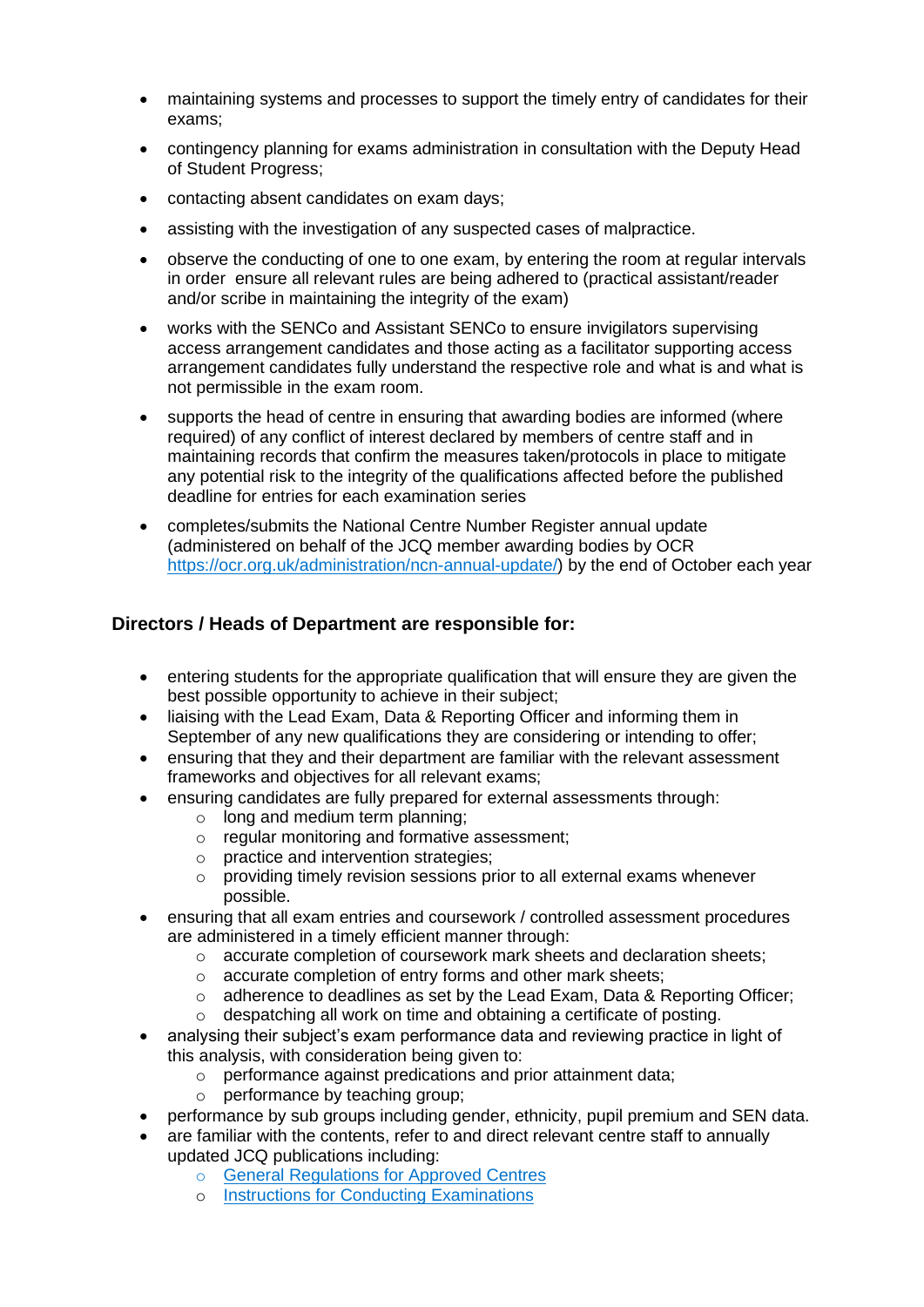- o [Access Arrangements and Reasonable Adjustments](http://www.jcq.org.uk/exams-office/access-arrangements-and-special-consideration/regulations-and-guidance)
- o Suspected Malpractice [Policies and Procedures](http://www.jcq.org.uk/exams-office/malpractice)
- o [Instructions for conducting non-examination assessments](http://www.jcq.org.uk/exams-office/non-examination-assessments) (and the instructions for conducting coursework)
- o [A guide to the special consideration process](http://www.jcq.org.uk/exams-office/access-arrangements-and-special-consideration/regulations-and-guidance)

### **Teachers are responsible for:**

- identifying candidates and collating evidence of candidates who may potentially require access arrangements and then notifying their Director / Head of Department and the Director of Inclusion as soon as possible after the start of the course;
- submitting the names of candidates for entries, amendments, coursework / controlled assessments to their Director / Head of Department including any new or withdrawn candidates;
- maintaining accurate records of the progress of candidates to enable the accurate prediction of results;
- identifying candidates who are at risk of underperforming compared to expected levels of progress.
- ensure teaching staff keep themselves updated with awarding body subject and teacher-specific information to confirm effective delivery of qualifications

### **Director of Inclusion is responsible for:**

- identifying and testing candidates to assess their requirements for access arrangements and then maintaining accurate records of their entitlement;
- the administration of access arrangements;
- gathering evidence of need in conjunction with teaching staff to support access arrangement applications;
- applying online for access arrangements with the Lead Exam, Data & Reporting Officer;
- notifying teaching staff and the Lead Exam, Data Exam and Reporting Officer of the candidates with approved access arrangements;
- arranging support for candidates entitled to access arrangements in exam and controlled assessments as per the latest JCQ publication *Access Arrangements and Reasonable Adjustment booklet* and *Special Consideration Process guide*;
- gathers signed Personal data consent, Privacy Notice (AAO) and Data Protection confirmation forms from candidates where required
- ensuring all documentation is in date, stored securely and ready for inspection, as per JCQ regulations.
- employs good practice in relation to the Equality Act 2010
- ensures staff appointed to facilitate access arrangements for candidates are appropriately trained and understand the rules of the particular arrangement(s) and keeps a record of the content of training provided to facilitators for the required period
- works with the EO to ensure invigilators and those acting as a facilitator fully understand the respective role and what is and what is not permissible in the exam room
- provides and annually reviews a centre policy on the use of word processors in exams and assessments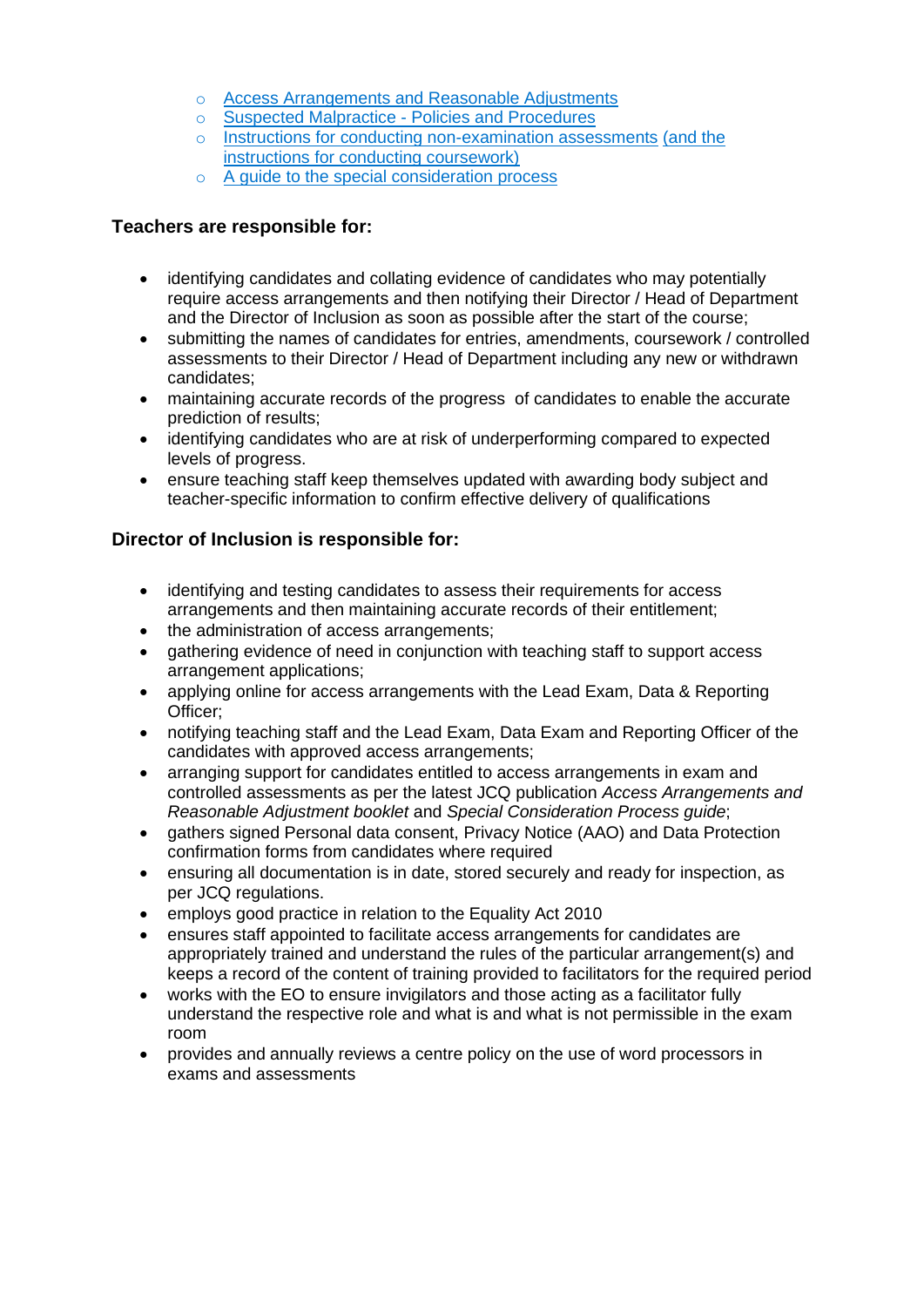### **Invigilators are responsible for:**

- collecting exam papers and other material from the exam store before the start of the exam;
- starting the exam in line with the suggested wording provided by JCQ:
- checking that all the required equipment for the exam is available for candidates:
- supervising candidates for the duration of the exam and ensuring that the exam is conducted in line with national and awarding body regulations;
- taking an accurate register of all candidates sitting the exam;
- checking exam scripts at the end of the exam against the exam register and ensuring their safe return to the exam office;
- informing the Lead Exam, Data and Reporting Officer of any missing / late candidates;
- informing and logging any suspected cases of malpractice to the Lead Data, Exam and Reporting Officer to enable them to investigate and follow up.
- attend/undertake training, update, briefing and review sessions as required
- provide information as requested on their availability to invigilate
- sign a confidentiality and security agreement and confirm whether they have any current maladministration/malpractice sanctions applied to them

### **Candidates are responsible for:**

- checking their personal details and exam entries on their individual statement of entry;
- arriving at exams on time and in full school uniform;
- reading, understanding and adhering to the rules and regulations laid down by JCQ for public exams;
- understanding controlled assessment regulations and signing a declaration that authenticates the controlled assessment work as their own.

### **School Administration Officers / Site Managers are responsible for:**

- logging the date and time confidential exam material is received via post /courier in the exam log;
- ensuring that confidential exam material is stored securely until delivered and signed for by the Lead Exam, Data and Reporting Officer.

## <span id="page-6-0"></span>**3. Qualifications Offered**

The qualifications offered at the school are decided by the Strategic Leadership Team and the Directors of Learning / Heads of Department.

The main qualification currently offered is the GCSE, in addition, BTECs, OCR Nationals and V Certs. A list of the subjects delivered in these qualifications may be found in the school's published prospectus.

## <span id="page-6-1"></span>**4. Exam Seasons and Exam Timetables**

### **Exam Seasons**

External exams are predominately scheduled in May and June. BTEC, Cambridge National and VCERT have exams throughout the academic year.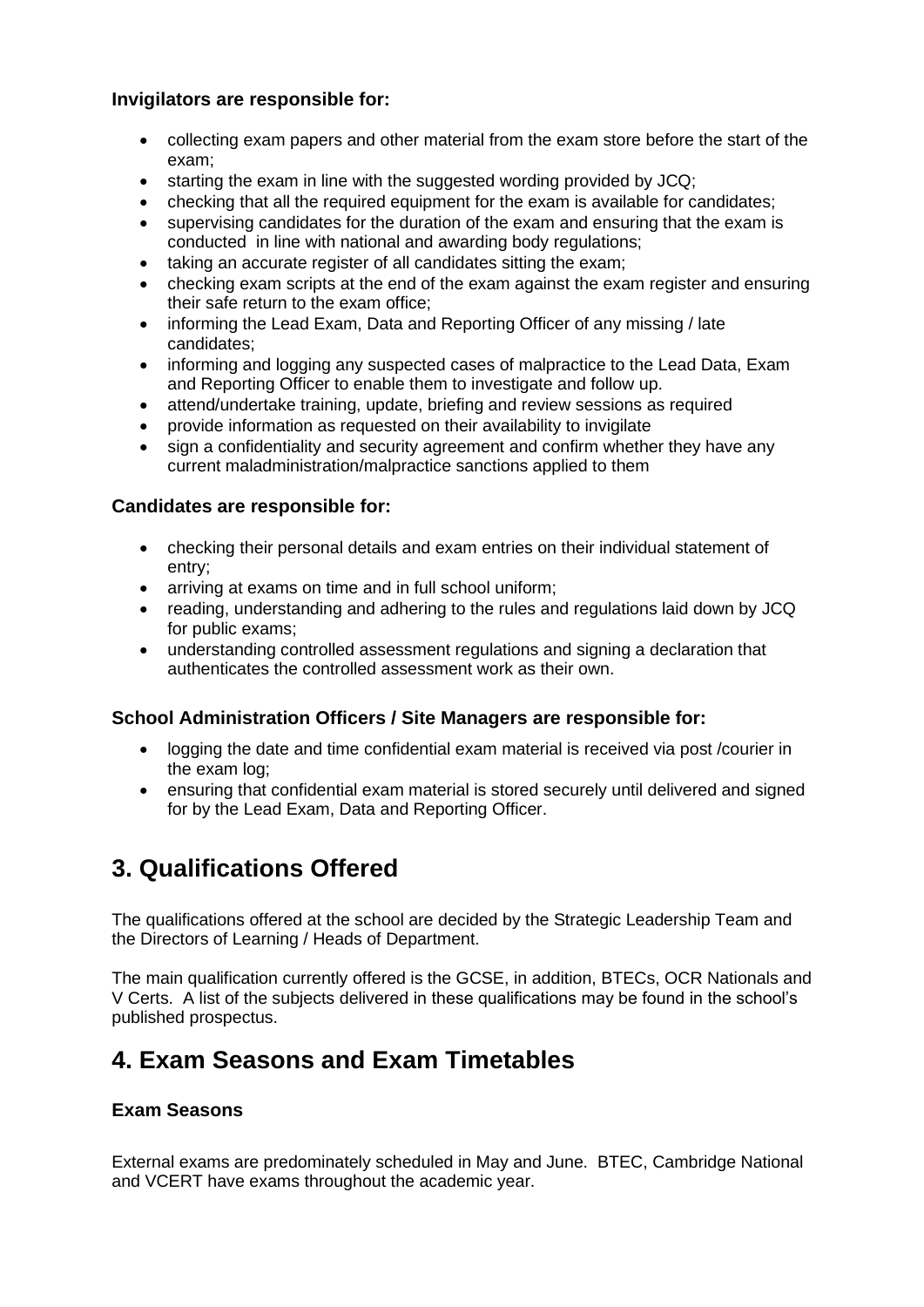Internal mock exams can be scheduled on request by the Directors of Learning / Heads of Department. Mock exams will take place under formal exam conditions at key scheduled times in the year decided by the Deputy Head of Student Progress.

### **Exam Timetables**

The Exam, Data and Reporting Officer will produce the mock exam timetable(s). Internal and external exam timetables will be circulated to all relevant parties.

## <span id="page-7-0"></span>**5. Exam Entries**

Directors of Learning / Heads of Department and subject teachers select the exam entries for candidates.

Requests to change the tier of entry or withdraw an exam entry received from candidates or parents / carers will only be accepted if they have been agreed by the Director of Learning / Head of Department after consultation with the Deputy Head of Student Progress.

Late entries or changes to the tier of entry after the entry deadline will only be accepted if they are authorised by the Director of Learning / Head of Department.

Entry deadlines are circulated by the Lead Exam, Data and Reporting Officer to the Director of Learning / Heads of Department via e-mail.

The school administrator will inform the Lead Exam, Data and Reporting Officer of new entrants to the school. The Directors of Learning/ Heads of Department are responsible for notifying the Lead Exam, Data and Reporting Officer of any exam entries or registrations that need to be made for new students.

The school only accepts entries for external candidates from members of staff.

The school does not act as an exam centre for other organisations.

# <span id="page-7-1"></span>**6. Exam Fees**

The school will pay all normal exam fees and registrations. Avoidable late entry or amendment fees are paid for by departments. Fee reimbursement is sought from candidates who fail to sit an exam or who do not fulfil the necessary coursework requirements unless they are able to provide medical evidence or evidence of other mitigating circumstances.

## <span id="page-7-2"></span>**7. The Disability Discrimination Act (DDA)**

The school publishes a separate Equality policy which is available from the Heads PA's Office.

The Equality Act (2010) and Disability Discrimination Act (2005) – All staff involved in the exam process must ensure that the access arrangements and special consideration regulations and guidance are consistent with the law.

<http://odi.dwp.gov.uk/docs/wor/new/ea-guide.pdf>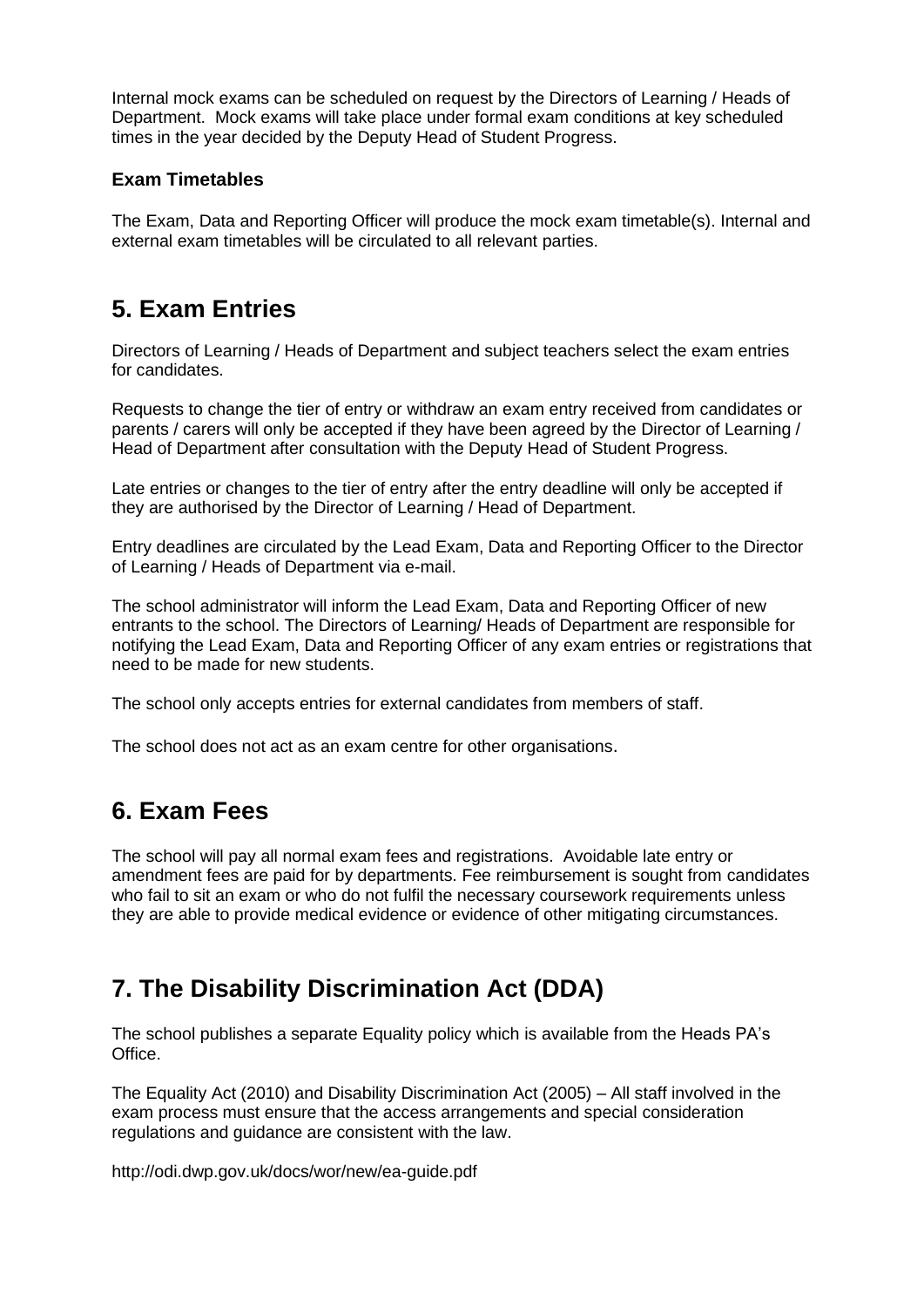*'A person has a disability for the purposes of the DDA if s/he has a physical or mental impairment that has a substantial and long term adverse effect on her/his ability to carry out normal day to day activities'*

The school will meet the requirements of the DDA by ensuring that the school is accessible to all candidates. The responsibility for this lies with the Head of Centre and the Director of Inclusion who in turn will ensure the centre provides the appropriate adjustments for candidates with disabilities and learning difficulties.

<span id="page-8-0"></span>

| <b>Type of Disability or Disadvantage</b>                       | <b>Centre Solution</b>                                                                                                                                                                                                                                                                                                               |  |
|-----------------------------------------------------------------|--------------------------------------------------------------------------------------------------------------------------------------------------------------------------------------------------------------------------------------------------------------------------------------------------------------------------------------|--|
| Broken arm/collar bone/finger or other<br>such complaint        | The school will arrange for candidates to have a<br>scribe, laptop and/or extra time for the exam.                                                                                                                                                                                                                                   |  |
| Generally feeling unwell                                        | The school may be able to arrange for the<br>candidate to sit the exam in a room on their own<br>(invigilation staff permitting) and candidates will<br>be allowed rest breaks of up to 10 minutes at a<br>time without penalty to the overall exam<br>duration.                                                                     |  |
| Hearing disability                                              | Candidates may have the use of a live speaker<br>for the pre-recorded exam components, or a<br>sign language interpreter. Candidates will be<br>accommodated in a room on their own.                                                                                                                                                 |  |
| Learning disabilities                                           | Candidates within the school are assessed and<br>permitted the use of a scribe, reader and/or<br>extra time as recommended by the Schools<br>Senco/Assistant Senco.                                                                                                                                                                  |  |
| Long term illness or disability                                 | Candidates with a long term illness or disability<br>that makes travel to the school difficult may be<br>allowed to sit their exams at home with<br>permission from the individual exam boards.                                                                                                                                      |  |
| Use of crutches for broken leg or other<br>lower limb complaint | The main exam room is on the ground floor, but<br>should a candidate need access to the upper<br>floor we have a lift. There are also 'Evac Chairs'<br>should we need to evacuate a wheelchair use<br>from the upper floor. Candidates can also be<br>accommodated in the small/large meeting room<br>or office on the ground floor. |  |
| Visual disability                                               | All exam rooms in the school are well lit.<br>Candidates are permitted the use of their<br>coloured overlays along with exam papers<br>copied onto coloured paper.                                                                                                                                                                   |  |
| Wheelchair user                                                 | The main exam room is on the ground floor, but<br>should a candidate need access to the upper<br>floor we have a lift. There are also 'Evac Chairs'<br>should we need to evacuate a wheelchair use<br>from the upper floor. Candidates can also be<br>accommodated in small/large meeting room or<br>office on the ground floor.     |  |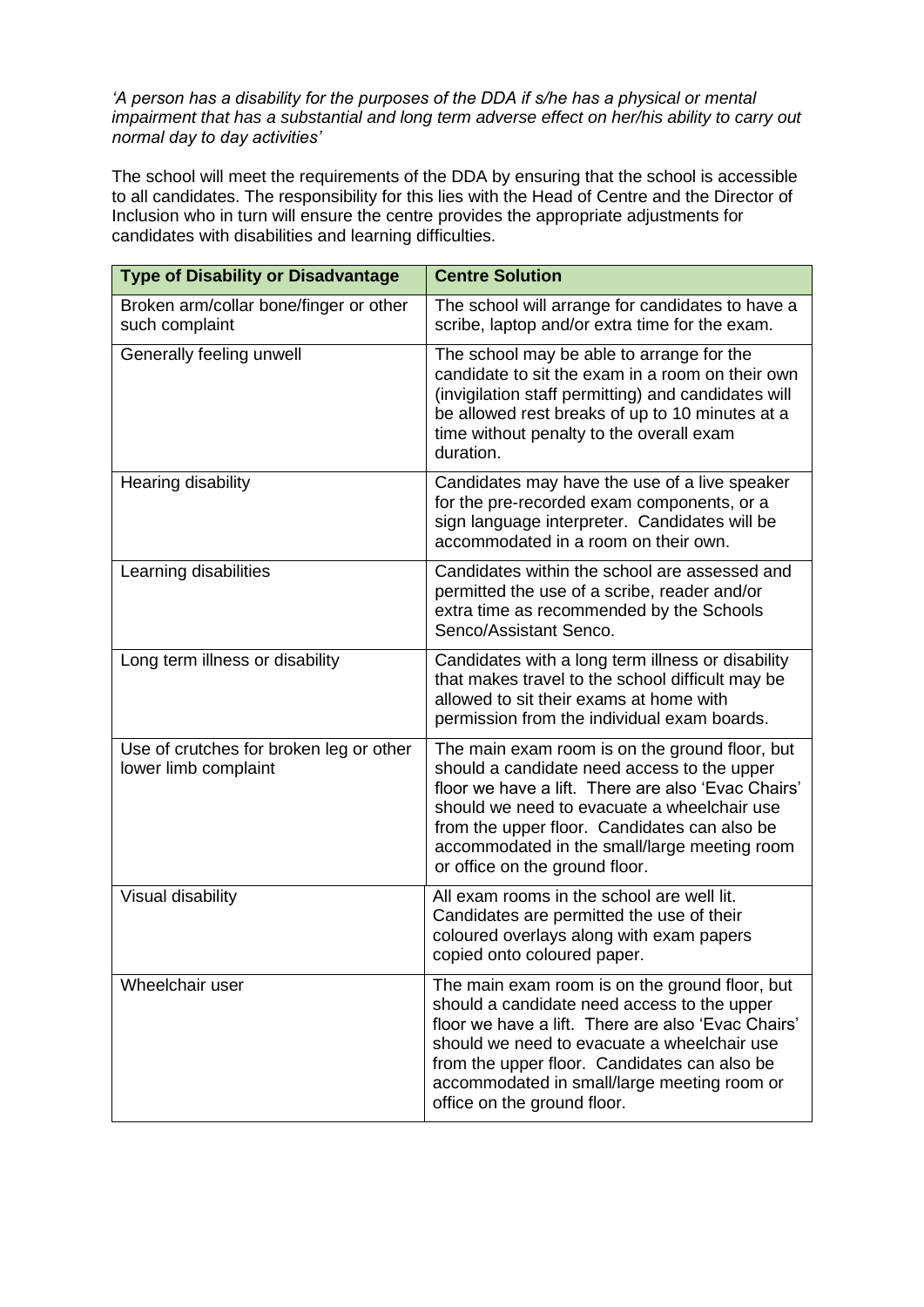# **8. Managing Exam Invigilators**

External invigilators and support staff are used to invigilate public exams.

Recruitment of exam invigilators is the responsibility of the Deputy Head of Student Progress and the Lead Exam, Data and Reporting Officer.

Securing Disclosure and Barring Service (DBS) clearance for new exam invigilators is the responsibility of the School Business Manager, the fees for which will be met by the school.

Exam invigilators are timetabled and briefed by the Lead Exam, Data and Reporting Officer.

<span id="page-9-0"></span>Exam invigilators' rates of pay are set by the school.

## **9. Exam Days**

The Lead Exam, Data and Reporting Officer will book all exam rooms after liaising with other users. They will also make sure the question papers, exam stationery and other materials are available to the invigilators.

The site management team is responsible for setting up the allocated exam rooms.

The invigilator will start all exams in accordance with JCQ guidelines.

Subject teachers may be on hand in practical exams in case of any technical difficulties.

Exam papers must not be read by subject teachers or removed from the exam room before the end of a session. Papers will be distributed to the Directors of Learning / Heads of Department by the Lead Exam, Data and Reporting Officer 24 hours after the exam has officially ended.

Candidate cards are put onto exam desks by invigilators/exam officer (location on seating plan) which verify the identity of all candidates at the time of the examination (Invigilators must establish the identity of all candidates sitting examinations). Candidate cards have the following on them; name of school, centre number, candidate name, candidate number, candidate photo, date of birth, access arrangements entitlements. Senior members of staff approved by the Head of Centre may be present at the start of the exam to assist with the identification of candidates.

Students on the day are reminded

- that they are not to be in possession of a mobile phone/ iPod/ MP3 player/Smart Watch/watch or any other electronic device, these must be left in your bag and switched off.
- if they are to bring a drink into an exam; it must be water in a clear transparent bottle with the label removed
- no paper or other material in pockets

In accordance with JCQ guidelines, subject staff may not be present in the exam room unless called upon to resolve a problem which the exam invigilators are unable to answer. Before entering the room they will require prior authorisation from the Head of Centre.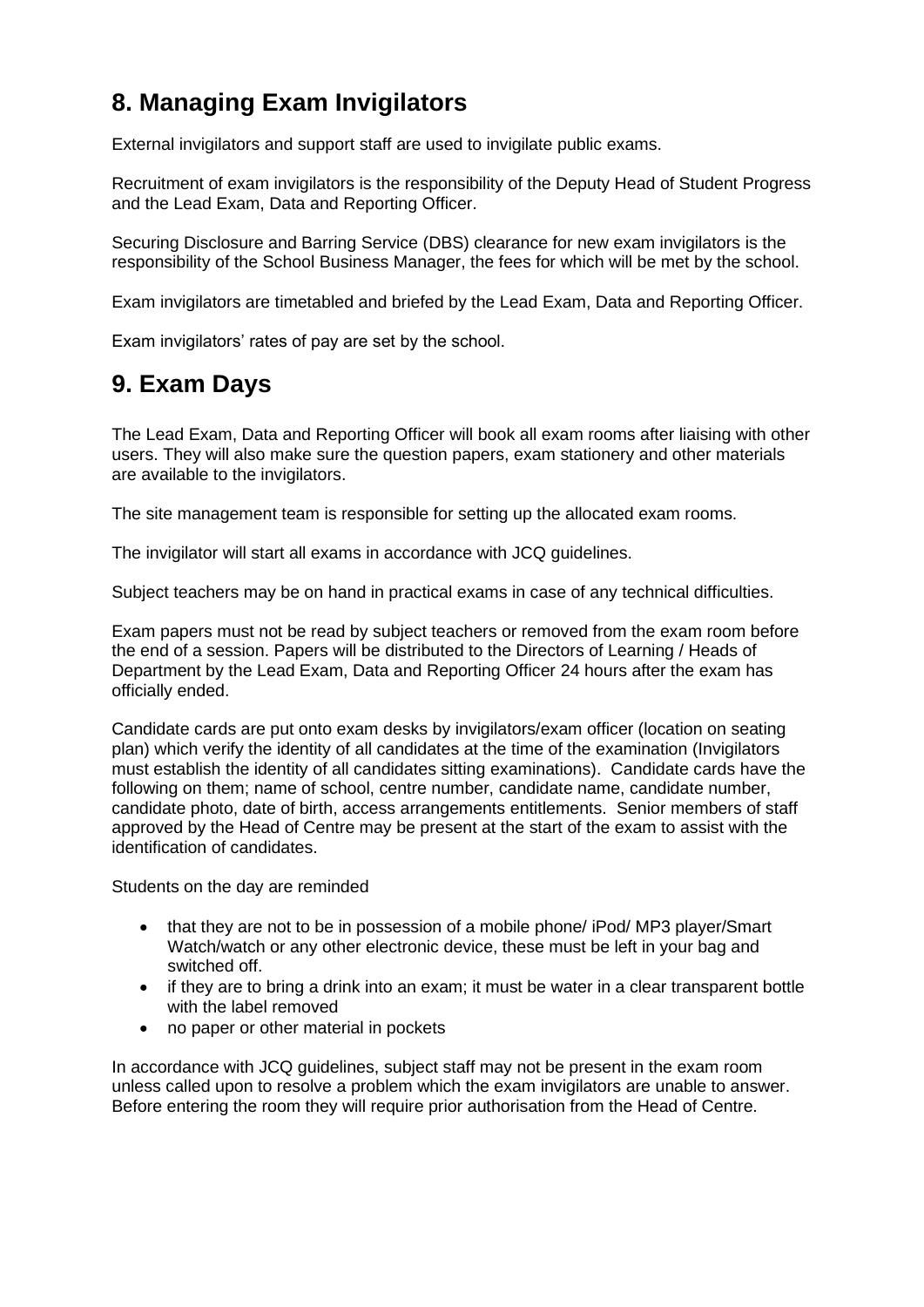# <span id="page-10-0"></span>**10. Candidates**

The centre's published rules on acceptable dress, behaviour and candidates' use of mobile phones and other electronic devices apply at all times. Candidates' personal belongings remain their own responsibility and the centre accepts no liability for their loss or damage.

Disruptive candidates are dealt with in accordance with JCQ guidelines. Candidates are expected to stay for the full exam time at the discretion of the Lead Exam, Data and Reporting Officer and Invigilators in the room and may only leave the exam room for a genuine purpose. If they do leave the room, they are be accompanied by a member of staff at all times.

## <span id="page-10-1"></span>**11. Candidates Arriving Late/Absent**

The Lead Exam, Data and Reporting Officer and Senior Management are responsible for handling late or absent candidates on exam day or subsequently.

The Lead Exam, Data and Reporting Officer ensures that candidates who arrive very late for an exam are reported to the awarding body and warns the candidate that their work may not be accepted by the awarding body. Candidates are allowed to enter the examination room and sit the examination for the full duration*.* The Invigilator records the information on the incident log and all relevant paperwork is completed.

For students who are absent from the exam they must give a valid reason for not sitting the exam. If a valid reason is given this may be due to illness, a recent bereavement or some other trauma, it is their responsibility or that of their parent / carer to alert the school, and evidence, such as a letter from the candidate's doctor, within three days of the exam. If there is no valid reason or evidence is not provided then the parent/carer will incur a charge.

## <span id="page-10-2"></span>**12. Clash Candidates and Special Consideration**

### **Clash Candidates**

The Lead Exam, Data and Reporting Officer will be responsible as necessary for arranging escorts, identifying a secure venue and arranging overnight stays (if required) for any candidate who faces an exam clash on their exam timetable.

#### **Special Consideration**

If a candidate feels they are eligible for special consideration as they have been disadvantaged or disturbed during an exam, this may be due to illness, a recent bereavement or some other trauma, it is their responsibility or that of their parent / carer to alert the school, the Lead Exam, Data and Reporting Officer or the exam invigilator to that effect.

The candidate must support any special consideration claim with appropriate evidence, such as a letter from the candidate's doctor, within three days of the exam. The Lead Exam, Data and Reporting Officer will then forward a completed special consideration request to the relevant awarding body within seven days of the exam.

If an unforeseen event affects the running of the exam, for example a prolonged fire alarm or unexpected interruption, the Lead Exam, Data and Reporting Officer will apply to the awarding body for special consideration.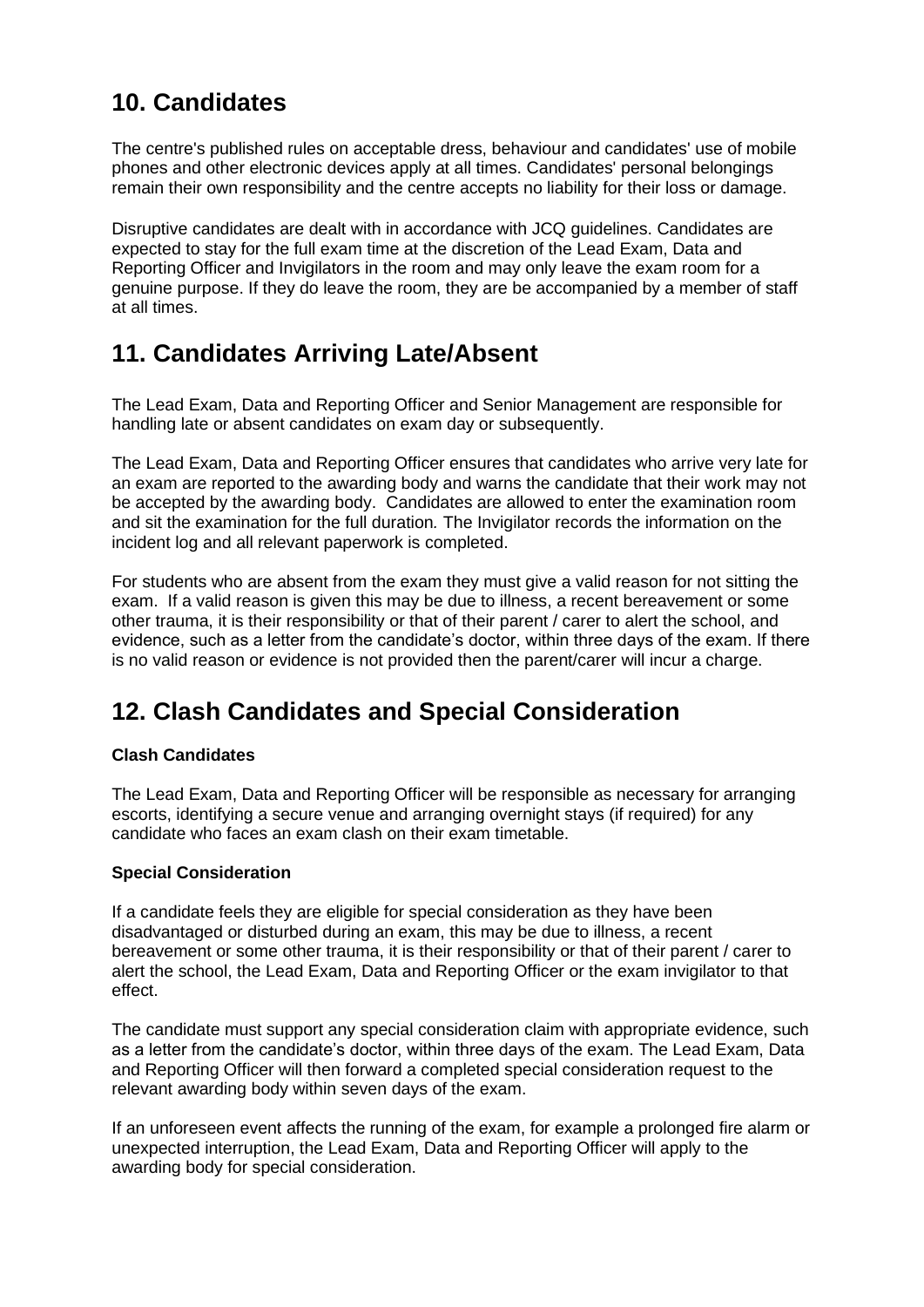# <span id="page-11-0"></span>**13. Regulations and Malpractice**

## **Regulations**

- The school's published rules on acceptable dress, behaviour and candidates' use of mobile phones and all electronic devices apply at all times.
- Candidates' personal belongings remain their own responsibility and the school accepts no liability for their loss or damage.
- Disruptive candidates are dealt with in accordance with JCQ guidelines.
- The Lead Exam, Data and Reporting Officer will attempt to contact any candidate who is not present at the start of an exam and then deal with them in accordance with JCQ guidelines.
- Candidates are expected to stay for the full length of an exam.
- Candidates who leave the exam room temporarily for a genuine purpose must be accompanied by a member of staff at all times.
- The Lead Exam, Data and Reporting Officer will deal with any late or absent candidates on exam days.

### **Malpractice**

The Deputy Head of Student Progress and the Lead Exam, Data and Reporting Officer are responsible for investigating suspected cases of malpractice. Any suspected case of malpractice must be reported to the Lead Exam, Data, and Reporting Officer immediately. A full investigation will then take place as per *JCQ Suspected Malpractice in Examinations and Assessments Policies and Procedures*, a report will then be forwarded to the awarding body. Their decision will be conveyed to all concerned parties and a right of appeal is available to anyone accused of malpractice.

## <span id="page-11-1"></span>**14. Non-Examination Assessment / Coursework and Appeals against Internal Assessments**

### **Controlled Assessment / Coursework**

The school publishes a separate policy on Non-Examination Assessments which is available from the Lead Exam, Data and Reporting Officer; it lists the responsibilities of the relevant staff in terms of organising, administering and overseeing controlled assessments.

### **Appeals against Internal Assessments**

The school publishes a separate policy on 'Internal Appeals', which is available on the school website and from the Lead Exam, Data and Reporting Officer.

The main points are:

- appeals can only be made if they apply to the process and procedures used in assessing work, an appeal cannot be made against the mark or grade awarded;
- candidates may appeal if they feel their non-examination assessment has been assessed unfairly, inconsistently or not in accordance with the specification for the qualification;
- appeals should be made in writing as soon as possible and at least two weeks before the end of the last external assessed paper in the exam series;
- the appeal panel findings will be formally reported back to all parties concerned with any significant irregularity being report to the awarding body.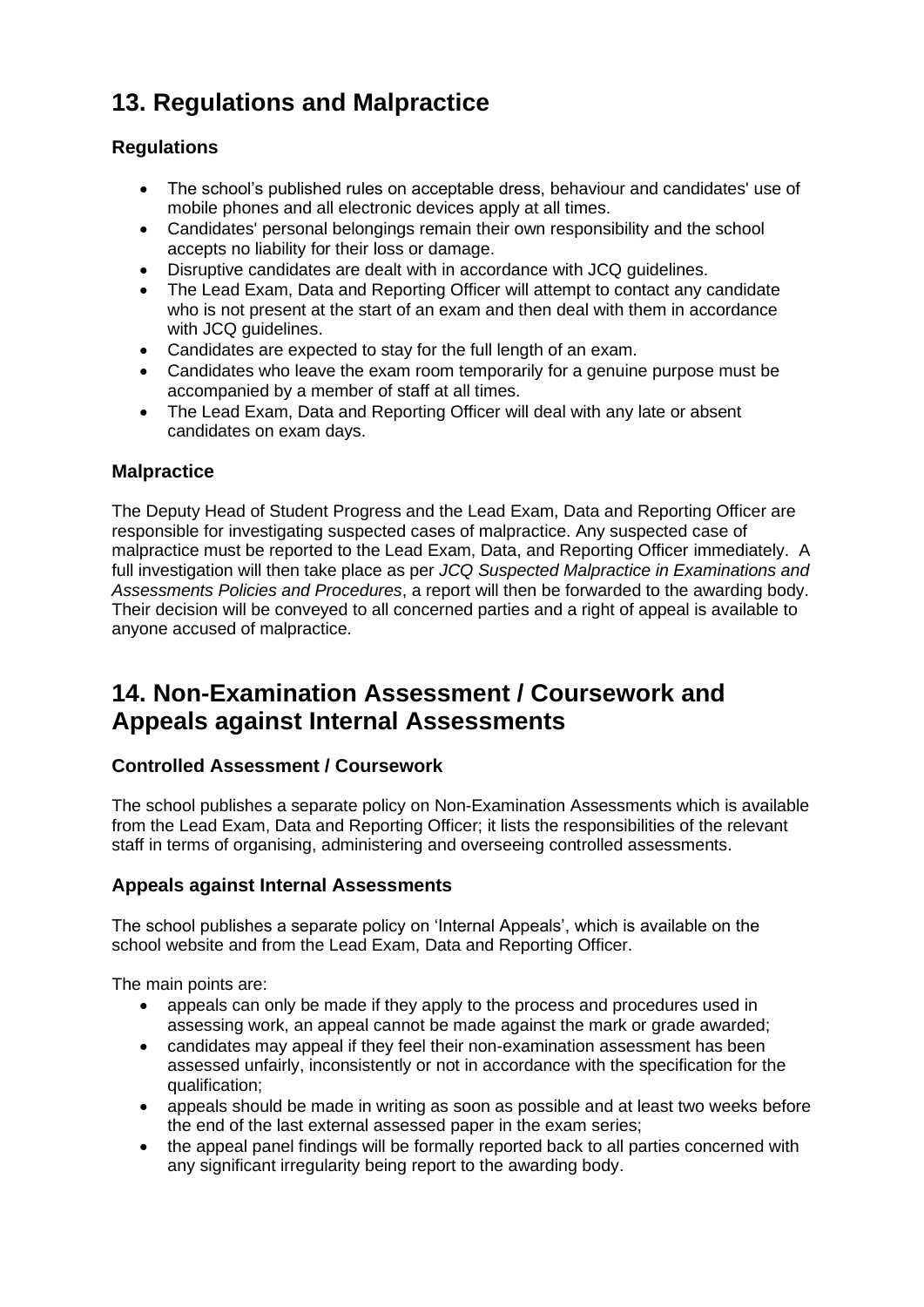# <span id="page-12-0"></span>**15. Contingency Planning**

Contingency planning for exams' administration including the procedures for emergency access arrangements, is the responsibility of the Lead Exam, Data and Reporting Officer and the Deputy Head of Student Progress.

Examples of this could include ensuring that:

- the centre is accessible to all candidates:
- there are internal procedures in place to ensure that candidates are not disadvantaged due to an unforeseen temporary disability;
- there is a trained member of staff available if the Lead, Exam, Data and Reporting Officer is absent;
- prior consideration has been given to how the centre can remain open in adverse weather conditions.

## <span id="page-12-1"></span>**16. Results, Review of Results (ROR's) and Access to Scripts (ATS)**

### **Results**

- Candidates will receive individual results slips on results' day, either in person at the school or by post to their home address for which candidates should provide a selfaddressed envelope.
- Arrangements for the school to be open on results' day is the responsibility of the Deputy Head for Student Progress and the Lead Exam, Data and Reporting Officer.
- The provision of staff on results' day is the responsibility of the Deputy Head for Student Progress and the Lead Exam, Data and Reporting Officer.
- Release of information to the public and press is the responsibility of the Head of Centre.

## **Results, Review of Results (RORs)**

All Awarding Bodies offer a service for enquiries about results on payment of a set fee.

There are three types of service available:-

#### **Service 1 (Clerical re-check)**

This is a re-check of all clerical procedures leading to the issue of a result.

#### **Service 2 (Post-results review of marking)**

This is a post-results review of the original marking to ensure that the agreed mark scheme has been applied correctly. The service is available for externally assessed components of both unitised and linear specifications.

#### **Service 3 (Post-results review of moderation)**

This is a review of the original moderation to ensure that the assessment criteria have been fairly, reliably and consistently applied. Please note that if the centre's controlled assessment or coursework marks have been accepted without change by an Awarding Body, this service will not be available.

When an enquiry is made there are three possible outcomes:

 $\Box$  The original grade mark is confirmed as correct and there is no change to the grade.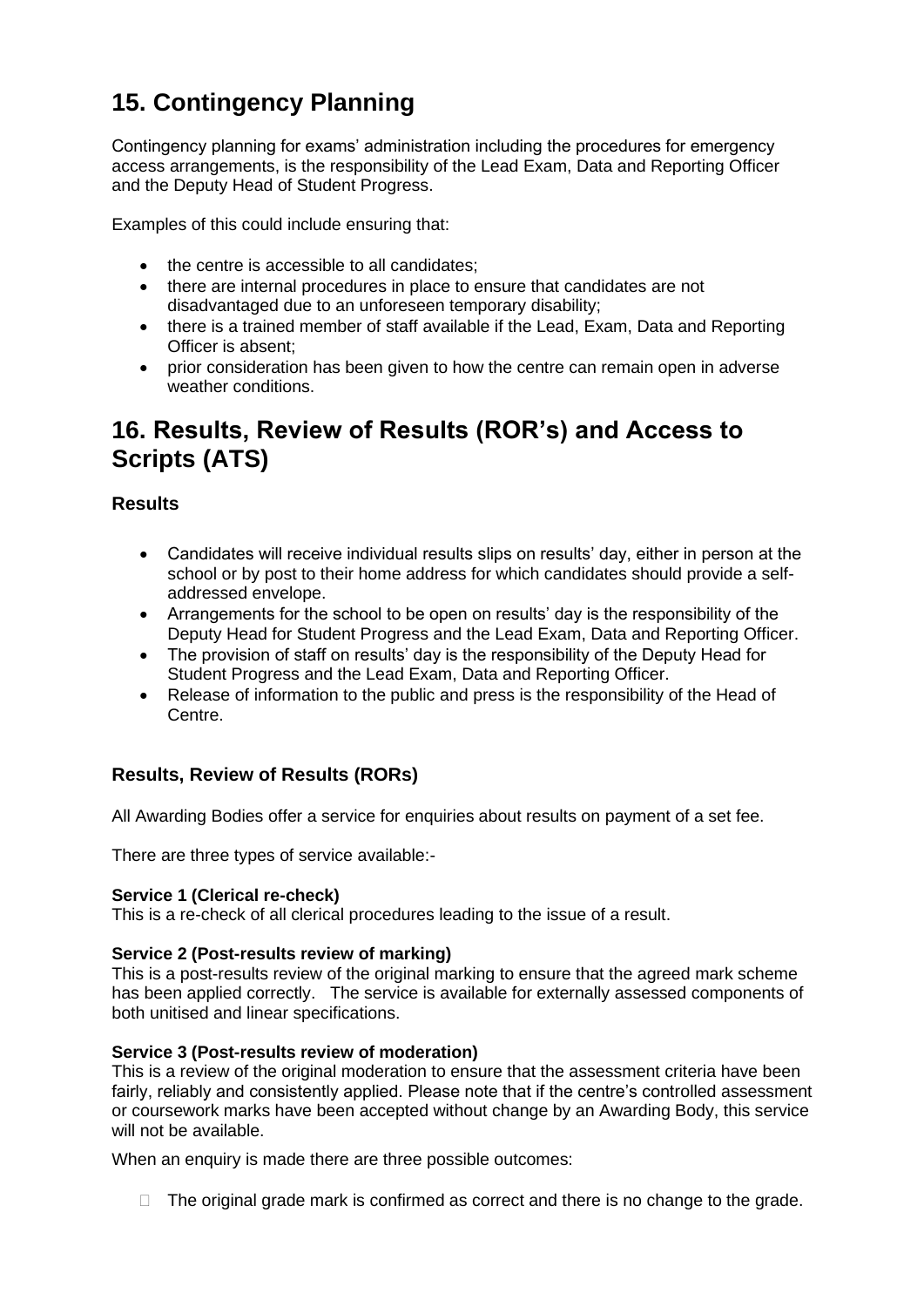- $\Box$  The original mark is raised so that the final grade may be higher than the original grade received.
- $\Box$  The original mark is lowered so that the final grade may be lower than the original grade received.
- RORs may be requested by the Director / Head of Department or candidates if there are reasonable grounds for believing there has been an error in marking.
- If a result is queried, the Lead Exam, Data and Reporting Officer and the Deputy Head of Student Progress will investigate the feasibility of asking for an ROR at the expense of the school.
- When the school does not uphold an ROR application, a candidate may still request for an enquiry to be made providing they have paid the relevant fee prior to the deadline for submitting the application.
- The consent of candidates must be obtained for all RORs requiring a clerical recheck or a review of the marking.

A candidate wishing to make such an enquiry should initially contact the Lead Exam, Data and Reporting Officer, their subject teacher or the Head of Department. If they then wish to proceed with an appeal they will be asked to sign to acknowledge that they understand that there are three possible outcomes and that they give their consent to the enquiry about results being made. Candidate consent is **not** required for **post-results review of moderation** as candidates' marks may be lowered but their published subject grades will **not** be lowered in the series concerned.

If the school supports the enquiry the fee payable to the Awarding Body will be met by the school, if a candidate wishes to make an enquiry independently they will be asked to pay the fee before the enquiry is made. The school will make a decision on whether to support the enquiry based on several factors including knowledge of the exam system and professional judgment.

The candidate will be notified of the outcome of the enquiry as soon as notification is received from the Awarding Body. If the enquiry leads to the grade changing to a higher grade, any fee paid by the candidate will be refunded.

Review of Results (ROR's) is an extension of the process to examine the procedures that were used in arriving at the awarded marks.

### **Access to Scripts (ATS)**

- After the release of results, candidates may ask subject staff to request the return of their exam scripts; a fee will be payable for this service.
- Directors of Learning / Heads of department may request for exam scripts to be returned for teaching and learning purposes after obtaining the consent of candidates.
- GCSE re-marks cannot be applied for once a script has been returned.

## <span id="page-13-0"></span>**17. Certificates**

- Certificates are presented in person on Celebration Evening
- Certificates may be collected by candidates or by their parents / carers.
- The school retains certificates for ten years.
- Candidates who mislay their exam certificates must contact the awarding body for confirmation of their grades